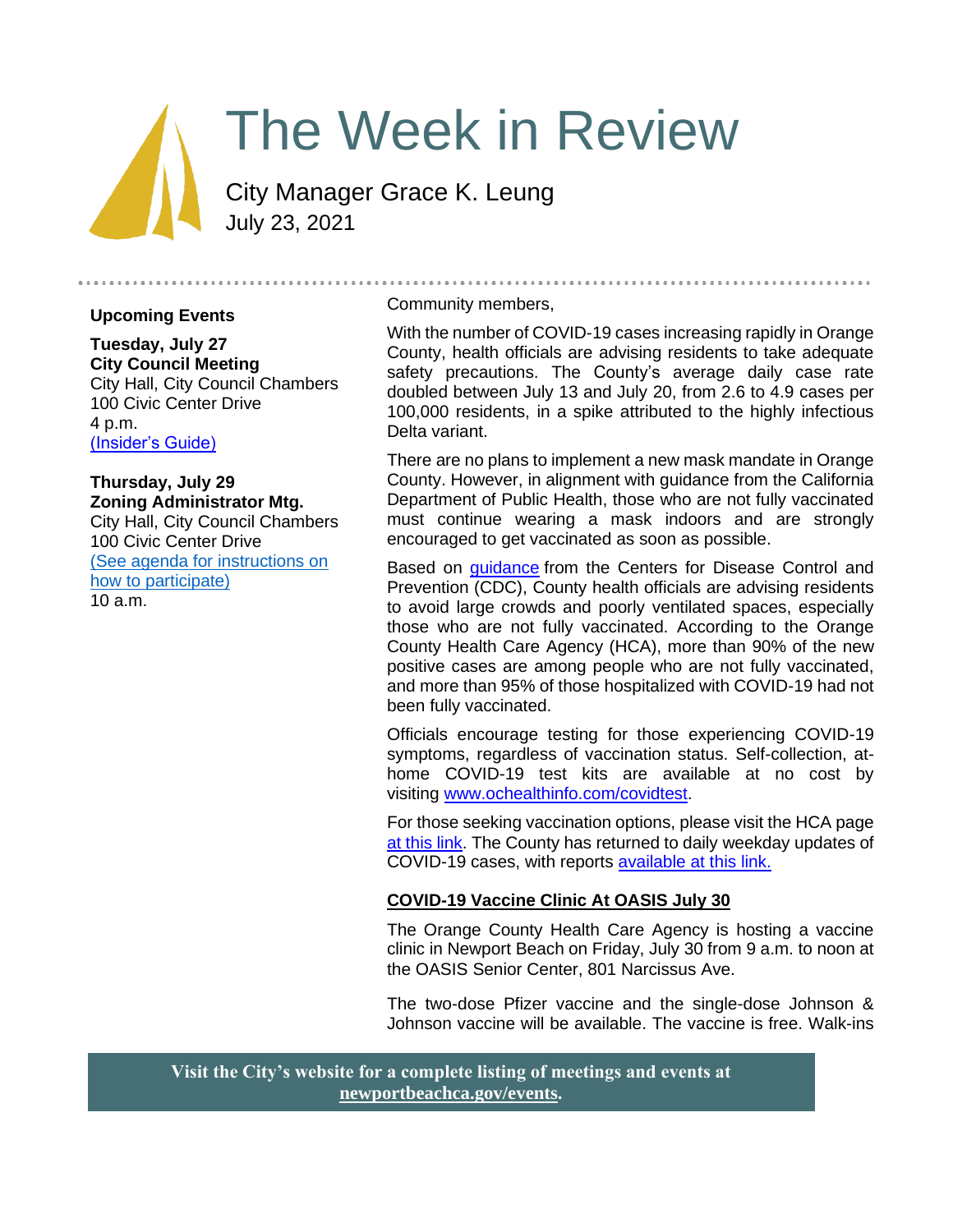are welcome, and appointments can be made in advance by calling the County's COVID line at 714-834- 2000. Please bring identification and proof of age for minors (the Pfizer vaccine is authorized for those 12 and older; minors must be accompanied by a legal guardian).

## **COVID-19 Cases in Newport Beach**

As of July 22, the total number of COVID-19 cases in Newport Beach was 4,108 and the total cases in Orange County was 260,289. The number of recovered COVID-19 patients countywide as of July 22 was 250,825. These figures are provided to Orange County by the California Department of Public Health.

# **Homelessness Update**

- 17 people who had been experiencing homelessness in Newport Beach are now sheltered in the Costa Mesa Bridge Shelter.
- Staff assisted a formerly homeless Newport Beach client with a move to a senior living apartment in Rancho Santa Margarita. The nonprofit group Furnishing Hope provided household items. Furnishing Hope operates a retail store in Tustin, with proceeds supporting military families, survivors of domestic violence, and seniors.
- A couple experiencing homelessness in Newport Beach was placed in the Yale Navigation Center in Santa Ana. They received a housing voucher from the County of Orange and are touring rental units. The Yale center provides shelter for as many as 425 people experiencing homelessness and provides case managers who locate appropriate housing, assist with job searches, and provide other on-site services.
- [City Net's](https://citynet.org/) licensed clinical social worker met with a client sheltered in a motel to complete disability paperwork.
- City Net staff ordered housing documents for two clients, including birth certificates and new Social Security cards.

For a comprehensive look at the City's ongoing efforts to address homelessness, please visit our web site [at this link.](https://www.newportbeachca.gov/trending/community-issues/homelessness) To donate, please visit our [Good Giving Program](https://newportbeachca.gov/trending/community-issues/homelessness/how-you-can-help) web page.

# **CONCERTS ON THE GREEN**

The Newport Beach City Arts Commission kicks off its annual *Concerts on the Green* summer series on **Sunday, July 25**. Bring your low-slung beach chairs and blankets and enjoy an evening in a fun atmosphere. Pack a picnic dinner or purchase from on-site gourmet food trucks. No alcohol is permitted.

All concerts are held on the **Newport Beach Civic Center Green, 100 Civic Center Drive, Newport Beach***.* Admission and parking are free, on a first come, first served basis.

This year's line-up includes:

## **The Sully Band - July 25, 2021, 6 – 7:30 p.m.**

The Sully Band is a rhythm and blues band playing covers and originals with their unique ten-piece sound. They were recently named the 2020 San Diego Music Awards' "Best Live Performer." Select band members have garnered Grammy and Tony Awards nominations and have performed and recorded with industry notables such as Eric Clapton, Lionel Ritchie, Michael Jackson, Lynyrd Skynyrd, Cheap Trick, REO Speedwagon, and others.

## **DSB - August 22, 2021, 6 – 7:30 p.m.**

DSB (Don't Stop Believin') has been highly revered as the world's greatest tribute to Journey. They have captured the signature sound of renowned vocalist Steve Perry and Journey in their prime. Complete with a band of world-class musicians, DSB remains true to Journey's musical legacy and delivers a nostalgic concert experience.

## **SANTANAWAYS - September 26, 6 – 7:30 p.m.**